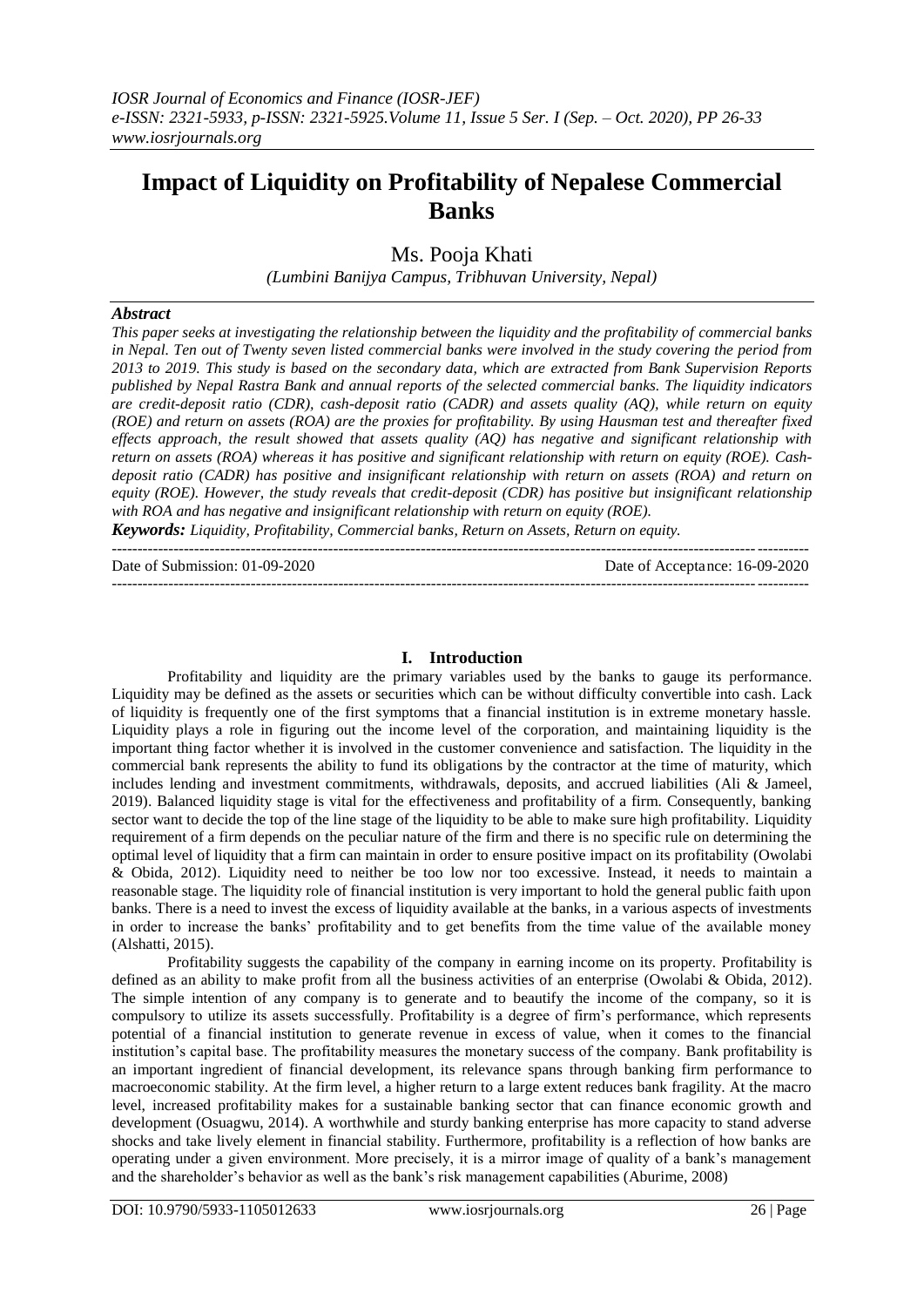Banks are required to maintain a sizeable position in liquid property, while on the other hand they are required to be worthwhile to be sustainable. Almost, profitability and liquidity are effective signs of the company health and overall performance of not only the banking sectors, but all profit-oriented institution. These performance signs are very vital to the shareholders and depositors who are principal publics of financial institutions. As the shareholders are interested by the profitability stage, the depositors are concerned with liquidity role which determines a bank's capability to reply to the withdrawal needs which can be generally on demand or on a quick notice. Banking being a crucial quarter of economic gadget of Nepal, the study on performance of Banking sector and evaluation of determinants of profitability remain as a prudent area of research on financial system. Therefore, the study aims to examine how liquidity influences the profitability of Commercial Banks of Nepal in order to offer insight for improving higher asset and legal responsibility control of banks in Nepal.

## **II. Theoretical Framework**

Liquidity management and profitability in industrial banks are serious issues inside the operations of Commercial banks and of which data on them are severely hoarded. Shrestha (2018) examined liquidity management and profitability of commercial banks in Nepal for the period from 2012-2016. Findings of the study reveal that liquidity does not have its significant impact on profitability in Nepalese commercial banks. Ally (2014) by employing the fixed effects regression model on a panel data obtained from 23 banks from 2009- 2013, the empirical results show that bank-specific factors (that are affected by bank- level management) significantly affects bank"s profitability in Tanzania.

Mishra & Pradhan (2019) have used Cash-Deposit Ratio (CDR), Credit-Deposit Ratio (CRDR) and Investment-Deposit Ratio (IDR) as independent variables to denote the liquidity management of the banks, while Return on Assets (ROA) and Return on Equity (ROE) have been used as dependent variables for the profitability of the banks. Result reveals that there is a significant negative effect of CDR and IDR on ROA and found that there is no significant relationship between banks" profitability and liquidity taking all the variables into consideration taking sample 10 private sector banks for the period from 2013 to 2017.

Shrestha (2012) in his investigation Impact of Liquidity on Profitability of Commercial Banks in Nepal taking 8 commercial banks sample established in and before 1995 for the period between 2003/04 and 2010/11 stated that the banks" "NRB to deposit ratio" and "Cash-vault to deposit ratio" have a positive, significant impact on profitability in Nepal. It also has reported no significant impact of "Liquid fund to deposit ratio," "Cash and bank balance to deposit ratio,' and 'Liquid fund to current liability ratio' on profitability.

Khan & Ali (2016) conducted correlation and regression analysis, and the result revealed that there is a significant positive relationship between liquidity with profitability of the banks. Secondary data was used for analysis which was extracted from the last five years (2008-2014) annual accounts of Habib Bank Limited. Cucinelli (2013) used panel data of 575 listed and non-listed Eurozone banks using OLS regression model, found that there is no significant association between liquidity and probability of default in the long term. Rasul (2013) have found that Cash & due from banks to total deposits is insignificant with ROE, but significant with ROA taking samples from five Islamic banks for the period of 2001 to 2011.

Alshatti (2015) revealed there is an effect of the liquidity management on profitability in the Jordanian commercial banks as measured by ROE or ROA, taking sample of 13 banks from time period of 2005–2012 and found that the increase in quick ratio and the investment ratio affect profitability positively. Lartey, Antwi, & Boadi (2013) Narrated Weak positive relationship between Profitability and Liquidity. The profitability indicator used in this study was return on asset (ROA), while the liquidity indicator used was temporary investment ratio (TIR). Sample comprised of seven out of nine banks listed on the Ghana Stock Exchange spanning 2005-2010.

Khasharmeh (2018) conducted a study to examine the impact of liquidity on Islamic banks profitability during the years over the period of 2010 to 2015 by taking sample of six Islamic banks. The results of the study show that cash & due from banks to total deposits CDTD and investment to total assets INVSTD are correlated positively with ROE. In addition, cash & due from banks to total deposits CDTD, investment to total assets INVSTA indicate a negative correlation with ROE.

Rijal (2019) conducted research to explore Impact of Liquidity on Profitability of Nepalese Commercial Banks taking sample of 8 commercial banks covering the period from 2011-2017. The result showed that credit to deposit, assets quality and liquidity ratio are significant and positive with net interest margin whereas only credit to deposit ratio is significant and positive to return on assets.

Gnawali (2018) found that there is a negative impact of non-performing loan on return on assets in context of Nepalese government banks. Similarly, non-performing loan to total loan (NPLTL) have negative impact on firm profitability i.e. ROE. Jha & Hui  $(2012)$  found that there is negative relationship of non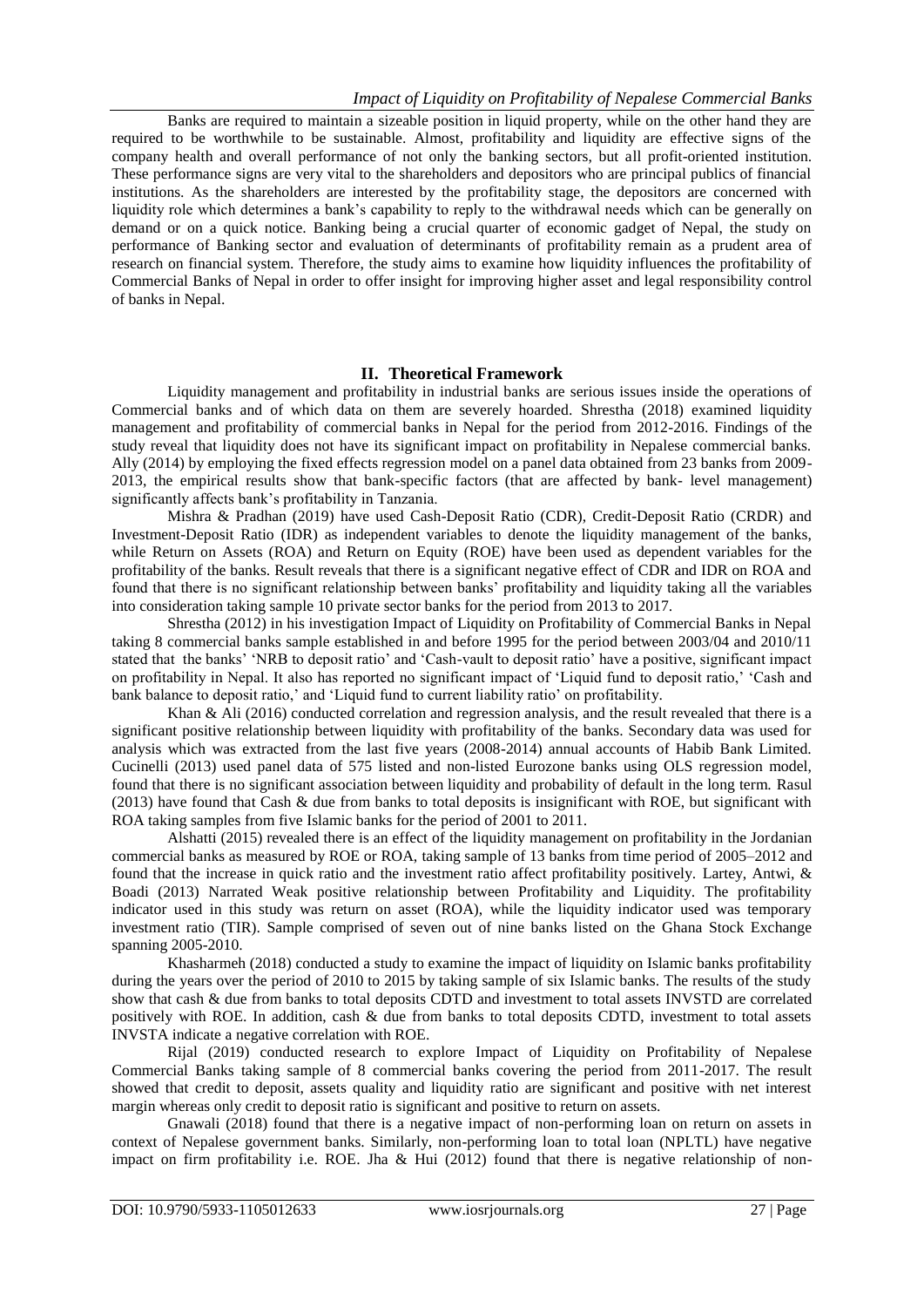performing loan with return on assets. Similarly, there is negative relationship of nonperforming loan, with return on equity (ROE).

#### **Identification of variables**

#### Dependent variables

Under this study banks profitability is considered as dependent variable. There are numerous measures of bank performance and profitability is one element of banks performance. Profitability may also be measured using numerous indicators that consist of a return on assets (ROA), return on equity (ROE), earnings per share (EPS), net interest margin (NIM) , and so forth. Two important ratios return on assets (ROA) and return on equity (ROE) are used in assessing the bank profitability.

#### Independent variables

Under this study Liquidity management is taken as independent variable. The variables like creditdeposit ratio (CDR), cash-deposit ratio (CADR) and Assets Quality (AQ) are used as measure of liquidity.

Credit-Deposit Ratio (CDR) - CDR is the ratio of outstanding credit to aggregate deposit levels of banks (Mishra & Pradhan, 2019). A high CDR indicates two things, firstly the bank is issuing out more of its deposits in the form of interest bearing loans; secondly the bank generates more income (Rengasamy, 2014). Alternatively a very low ratio means bank is at low risk, on the same time it is not using assets to generate income. According to Shrestha (2018) there is a significant relationship between Profitability of commercial banks and Credit Deposit Ratio.

Cash-Deposit Ratio (CADR) - CADR means cash held by banks to their aggregate deposits (Mishra  $\&$ Pradhan, 2019). It is the ratio of how much financial institution lends out of the deposits it has mobilized. It suggests how plenty of a financial institution"s funds are being used for lending, the primary banking activity. Higher ratio shows the higher liquidity position of the banks that gives more useful for new investment opportunity. Shrestha (2012) has reported no significant impact of Cash and bank balance to deposit ratio on profitability.

Assets Quality (AQ) – AQ is the ratio of non- performing loan (NPL) to total loan. Non- performing loans are commonly described as loans in arrear for a long period. NPL has been an important issue for financial institutions and regulators (Rifat, 2016). The higher the NPL ratio, the poorer the credit quality and, therefore, the higher the risk that more loan loss will be charged against income (Kingu, Macha, & Gwahula, 2018).

#### **III. Research Methodology**

This study is based on secondary data of 10 commercial banks among 27 commercial banks of Nepal from 2012/13 to 2018/19, leading to a total of 70 observations. The main sources of data include Bank Supervision Reports published by Nepal Rastra Bank and annual reports of the selected commercial banks. The accrued data from this source has been compiled and used with due care as per the requirement of the study. Table 1 shows the number of commercial banks selected for the study along with the study period and number of observations.

| <b>S.N.</b>   | Name of the bank                     | <b>Study Period</b> | <b>Observation</b> |
|---------------|--------------------------------------|---------------------|--------------------|
|               | Nepal Bank Limited                   | 2012/13-2018/19     |                    |
| $\mathcal{L}$ | Agriculture Development Bank Limited | 2012/13-2018/19     |                    |
| $\mathcal{R}$ | <b>Everest Bank Limited</b>          | 2012/13-2018/19     |                    |
|               | Standard Chartered Bank Limited      | 2012/13-2018/19     |                    |
| 5             | Himalayan Bank Limited               | 2012/13-2018/19     |                    |
| 6             | Nepal SBI Bank Limited               | 2012/13-2018/19     |                    |
|               | <b>NABIL Bank Limited</b>            | 2012/13-2018/19     |                    |
| 8             | Nepal Bangladesh Bank Limited        | 2012/13-2018/19     |                    |
| 9             | Siddhartha Bank Limited              | 2012/13-2018/19     |                    |
| 10            | Machhapuchchhre Bank Limited         | 2012/13-2018/19     |                    |
|               | Total                                |                     | 70                 |

## **Table No. 1: List of banks along with study period and number of observations**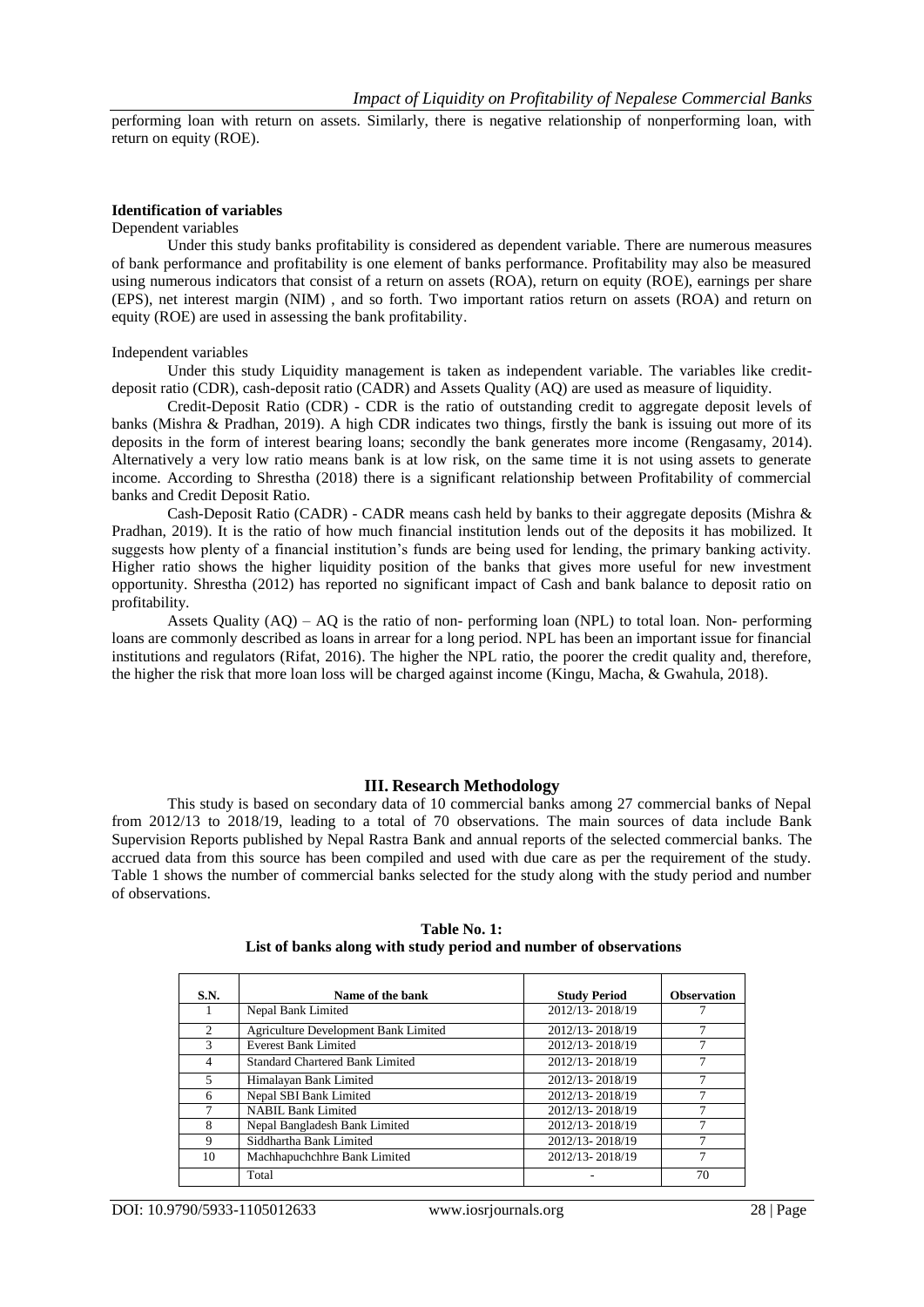|                     |                         | Details of variables           |                   |                  |
|---------------------|-------------------------|--------------------------------|-------------------|------------------|
| <b>Determinants</b> | <b>Variables</b>        | <b>Measurements</b>            | <b>References</b> | <b>Notations</b> |
|                     | <b>Return on Assets</b> | Ratio of Net Income to Total   | (Moussa, 2015)    | <b>ROA</b>       |
|                     |                         | Assets                         |                   |                  |
| Profitability       | Return on Equity        | Ratio of Net Income to Total   | (Moussa, 2015)    | <b>ROE</b>       |
|                     |                         | Equity                         |                   |                  |
|                     | <b>Assets Quality</b>   | Ratio of Non-Performing Loan   | (Bhattarai,       | AQ               |
|                     |                         | to Total Loan.                 | 2015)             |                  |
| Liquidity           | Credit-Deposit          | Ratio of Loan and Advances to  | (Abdullah &       | <b>CDR</b>       |
| Management          | Ratio                   | <b>Total Deposit</b>           | Jahan, 2014)      |                  |
|                     | Cash-Deposit            | Ratio of Cash and Bank Balance | (Shrestha,        | <b>CADR</b>      |
|                     | Ratio                   | to Total Deposits              | 2012)             |                  |

**Table No. 2: Details of Variables**

*Source: Self Elaborations*

Based on the dependent variable the equations for the analysis of relation between the variables are listed below: Y=  $β0 + β1AO + β2$  CDR +  $β3$  CADR + ε

Model 1:  $ROA = 60 + 61AO + 62$  CDR +  $63$  CADR +  $\varepsilon$ Model 2:  $ROE = \beta 0 + \beta 1 AO + \beta 2 CDR + \beta 3 CADR + \varepsilon$ Where,  $Y =$  Dependent Variable,  $\beta$ 0 = Intercept of dependent variable, β1, β2 & β3 = coefficient of independent variables, ε = error terms.

## **Descriptive statistics**

The descriptive statistics of dependent variables (ROA and ROE) and independent variables (AQ, CDR and CADR) of the study is shown in Table 3. The descriptive statistics used in this study includes mean, standard deviation, minimum and maximum value of variables and N represent the number of the observation.

**Table No. 3: Descriptive statistics**

| <b>Variables</b> | N  | Mean     | Std. Dev. | <b>Minimum</b> | <b>Maximum</b> |
|------------------|----|----------|-----------|----------------|----------------|
| <b>ROA</b>       | 70 | 0.019394 | 0.006138  | 0.004905       | 0.035715       |
| <b>ROE</b>       | 70 | 0.232583 | 0.416799  | 0.019842       | 3.613640       |
| AQ               | 70 | 0.016491 | 0.015549  | 0.001000       | 0.058500       |
| <b>CDR</b>       | 70 | 0.884664 | 0.853943  | 0.489187       | 7.865723       |
| <b>CADR</b>      | 70 | 0.059877 | 0.060668  | 0.005471       | 0.472166       |

Table 3 present the descriptive statistics of Nepalese commercial bank. The study period is 2013 to 2019 associated with 10 commercial banks. The average value of ROA of Nepalese commercial bank is 0.019394 with the standard deviation of 0.006138 and the minimum and maximum range from 0.004905 to 0.035715. Similarly the average of ROE is 0.232583 with the standard deviation of 0.416799 but it has minimum value 0.019842 and maximum value 3.613640. The AQ has average value of 0.016491 with the standard deviation of 0.015549 and the minimum and maximum range from 0.001000 to 0.058500. The CDR has minimum value of 0.489187 to maximum 7.865723 with a mean of 0.884664 and standard deviation of 0.853943. Similarly, the average value of CADR is 0.059877 with the standard deviation of 0.060668, the maximum value is 0.472166 and minimum value is 0.005471.

#### **Correlation Analysis**

The correlation between different measures of liquidity management and profitability of Nepalese commercial banks is presented in Table 4.

| Variables   | ROA         | <b>ROE</b>  | AO.         | <b>CDR</b>  | <b>CADR</b> |
|-------------|-------------|-------------|-------------|-------------|-------------|
| ROA         | 1.000000    | $-0.119504$ | 0.050850    | 0.113844    | 0.188373    |
| <b>ROE</b>  | $-0.119504$ | 1.000000    | 0.271233    | $-0.059074$ | $-0.019809$ |
| AQ          | 0.050850    | 0.271233    | 1.000000    | 0.163548    | $-0.121267$ |
| <b>CDR</b>  | 0.113844    | $-0.059074$ | 0.163548    | 1.000000    | 0.034005    |
| <b>CADR</b> | 0.188373    | $-0.019809$ | $-0.121267$ | 0.034005    | 1.000000    |

**Table No. 4: Correlation coefficients between Dependent and Independent Variable**

DOI: 10.9790/5933-1105012633 www.iosrjournals.org 29 | Page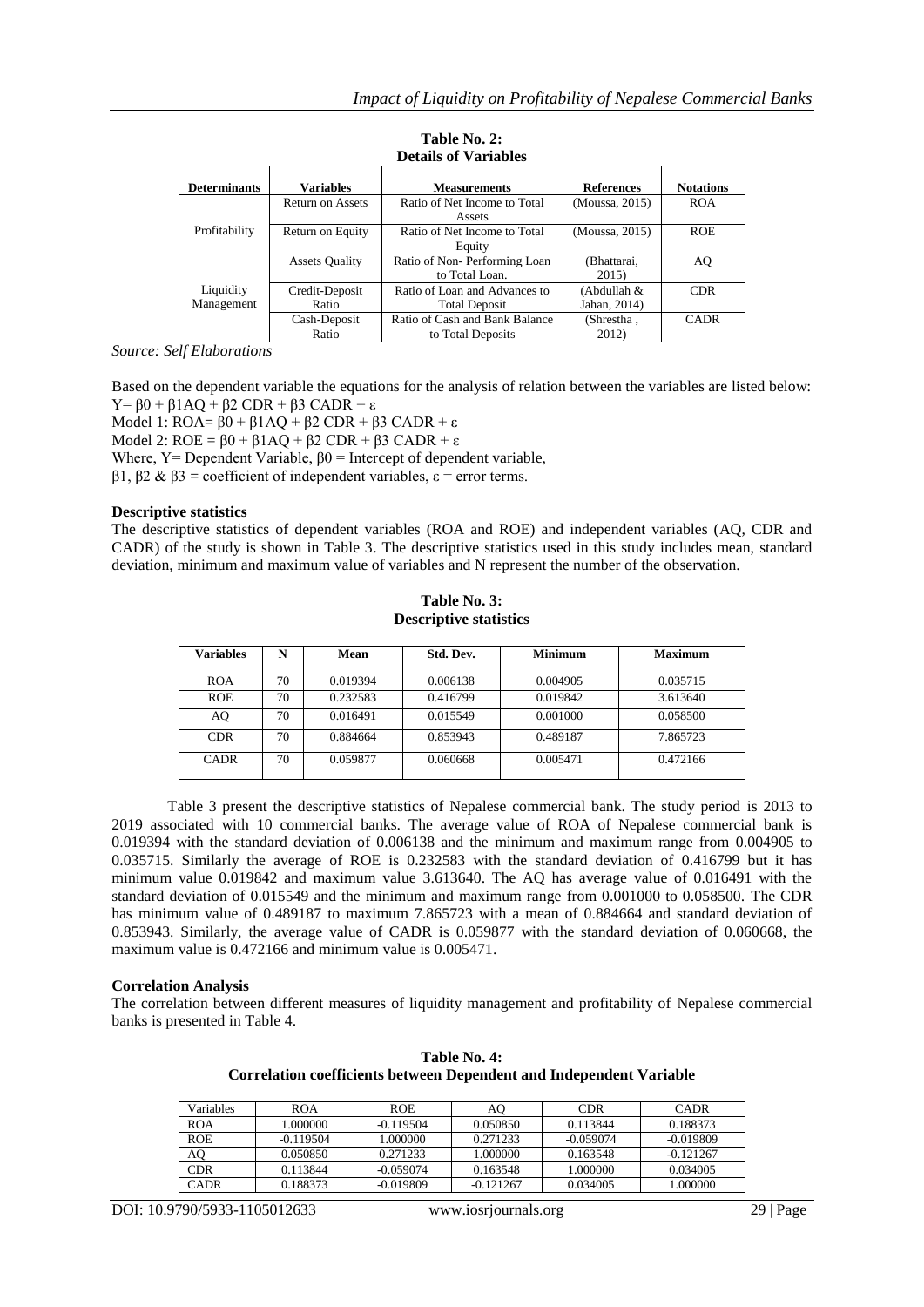Correlation result in table 4 shows that ROA has positive correlation with AQ, CDR and CADR. ROE has positive correlation of 0.271233 with AQ. However, the correlations between ROE and CDR have negative correlation of -0.059074. Further, the correlation is found to be negative for CADR with ROE i.e. -0.019809.

## **Correlated Random Effects- Hausman Test**

This study deals with panel data, panel data deals with samples of the same cross sectional units observed at multiple point of time. Generally there are 3 forms of models: Pooled OLS regression model, Random effect model and fixed effect model.

Hausman test is used to test which model is appropriate for the study. Pooled OLS regression model assumes all organization used in study are same or have same characteristics in order to overcome that limitation fixed and random effect model selection is done. To determine on whether to use fixed effects or random effects approach, Hausman test is conducted as pointed out by (Greene, 2008). The results are as shown in the Table 5 and Table 6.

Setting up hypothesis:

Null hypothesis: Random effect model is appropriate Alternative hypothesis: Fixed effect model is appropriate

| Test cross-section random effects                          |                                     |                                     |                                  |                            |
|------------------------------------------------------------|-------------------------------------|-------------------------------------|----------------------------------|----------------------------|
| Test Summary                                               |                                     | Chi-Sq. Statistic                   | $Chi-Sq. d.f.$                   | Prob.                      |
| Cross-section random                                       |                                     | 9.536547                            |                                  | 0.0229                     |
| Cross-section random effects test comparisons:<br>Variable | Fixed                               | Random                              | Var(Diff.)                       | Prob.                      |
| AQ<br><b>CDR</b><br><b>CADR</b>                            | $-0.182768$<br>0.001114<br>0.007787 | $-0.061277$<br>0.001167<br>0.011893 | 0.003717<br>0.000000<br>0.000005 | 0.0463<br>0.7083<br>0.0586 |

## **Table No. 5: Hausman Test for ROA**

# **Table No. 6: Hausman Test for ROE**

| Test cross-section random effects              |             |                   |              |        |  |  |
|------------------------------------------------|-------------|-------------------|--------------|--------|--|--|
| <b>Test Summary</b>                            |             | Chi-Sq. Statistic | Chi-Sq. d.f. | Prob.  |  |  |
| Cross-section random                           |             | 10.449739         | 3            | 0.0151 |  |  |
| Cross-section random effects test comparisons: |             |                   |              |        |  |  |
| Variable                                       | Fixed       | Random            | Var(Diff.)   | Prob.  |  |  |
| AQ                                             | 15.265823   | 7.803475          | 45.751008    | 0.2699 |  |  |
| <b>CDR</b>                                     | $-0.083611$ | $-0.052389$       | 0.000386     | 0.1121 |  |  |
| <b>CADR</b>                                    | 0.049700    | 0.131514          | 0.124563     | 0.8167 |  |  |

According to this test, if the final result is less than 0.05, one has to use fixed effects approach; otherwise one has to use random effects approach. In this case, the final result from table 5  $\&$  6 is 0.0229 and 0.0151 (which is less than 0.05) which means we cannot accept null hypothesis, so we accept alternative hypothesis. Thus the appropriate approach in analysis of this panel dataset is fixed effects approach.

## **Fixed Effects Analysis**

In order to tests the statistical significance and strength of the result, fixed effects models has been used. Table 7 and 8 presents the fixed effects result for the dependent variable and independent variables.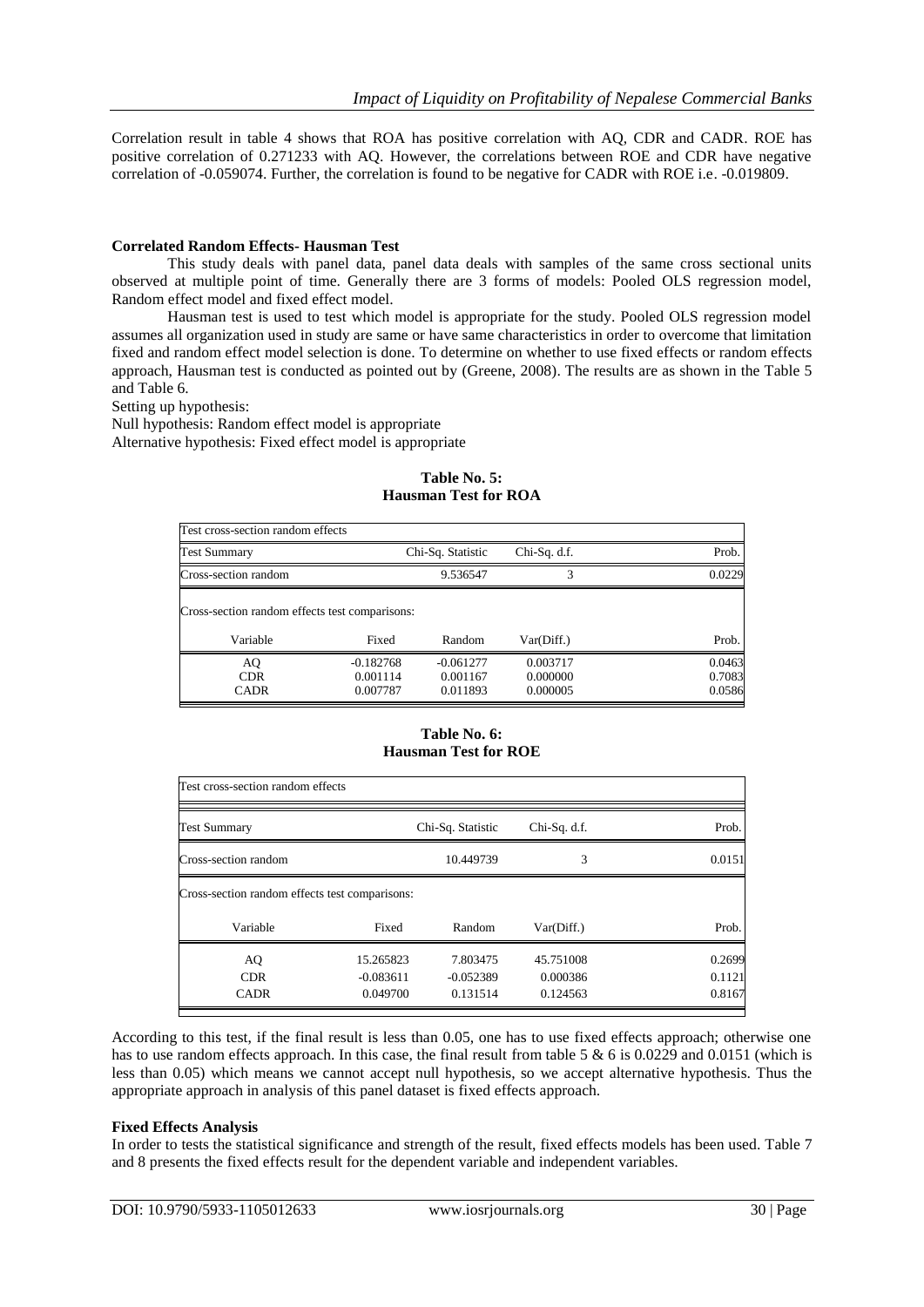# **Table No. 7: Fixed Effects Analysis of ROA**

| Dependent Variable: ROA                 |                              |                               |             |             |  |  |  |  |
|-----------------------------------------|------------------------------|-------------------------------|-------------|-------------|--|--|--|--|
| Method: Panel Least Squares             |                              |                               |             |             |  |  |  |  |
| Sample: 2013 2019                       |                              |                               |             |             |  |  |  |  |
| Periods included: 7                     |                              |                               |             |             |  |  |  |  |
| Cross-sections included: 10             |                              |                               |             |             |  |  |  |  |
| Total panel (balanced) observations: 70 |                              |                               |             |             |  |  |  |  |
| Variable                                | Coefficient                  | Std. Error                    | t-Statistic | Prob.       |  |  |  |  |
| $\mathsf{C}$                            | 0.020956                     | 0.001884                      | 11.12208    | 0.0000      |  |  |  |  |
| AQ                                      | $-0.182768$                  | 0.085845                      | $-2.129049$ | 0.0376      |  |  |  |  |
| <b>CDR</b>                              | 0.001114                     | 0.000695                      | 1.602499    | 0.1146      |  |  |  |  |
| <b>CADR</b>                             | 0.007787                     | 0.010056                      | 0.774371    | 0.4419      |  |  |  |  |
|                                         | <b>Effects Specification</b> |                               |             |             |  |  |  |  |
| Cross-section fixed (dummy variables)   |                              |                               |             |             |  |  |  |  |
| R-squared                               | 0.536950                     | Mean dependent var            |             | 0.019394    |  |  |  |  |
| Adjusted R-squared                      | 0.439465                     | S.D. dependent var            |             | 0.006138    |  |  |  |  |
| S.E. of regression                      | 0.004595                     | Akaike info criterion         |             | $-7.761507$ |  |  |  |  |
| Sum squared resid                       |                              | 0.001204<br>Schwarz criterion |             | -7.343929   |  |  |  |  |
| Log likelihood                          | 284.6527                     | Hannan-Quinn criter.          |             | $-7.595640$ |  |  |  |  |
| F-statistic                             | 5.508061                     | Durbin-Watson stat            |             | 1.898316    |  |  |  |  |
| Prob(F-statistic)                       | 0.000004                     |                               |             |             |  |  |  |  |

Prob value in table shows individual level of statistically significant, prob value should be less than 0.05 to be statistically significant. Whereas Prob(F-statistic) tells about overall models significant, that should also be less than 0.05.

ROA =0.020956 - 0.182768AQ + 0.001114CDR+ 0.007787CADR

The result of fixed effect model for ROA as dependent variable shows that r squared is 0.5369 or 53.69% which tells 53.69% of model is explained by independent variables (AQ, CDR and CADR) and remaining by other variables. It means that by knowing these independent variables return on assets of commercial banks can be predicted.

Prob(F-statistic) is 0.000004 which is less than 0.05, which tells model is statistically significant. AQ has negative and significant relationship with ROA which means they have inverse relationship. This means that 1 % increase in AQ results to -0.1827 point decrease in ROA. Further this analysis shows that CADR & CDR has positive but insignificant relationship with ROA.

| Table No. 8:<br><b>Fixed Effects Analysis of ROE</b>   |             |            |             |        |  |
|--------------------------------------------------------|-------------|------------|-------------|--------|--|
| Dependent Variable: ROE<br>Method: Panel Least Squares |             |            |             |        |  |
| Sample: 2013 2019                                      |             |            |             |        |  |
| Periods included: 7                                    |             |            |             |        |  |
| Cross-sections included: 10                            |             |            |             |        |  |
| Total panel (balanced) observations: 70                |             |            |             |        |  |
| Variable                                               | Coefficient | Std. Error | t-Statistic | Prob.  |  |
| C                                                      | 0.051819    | 0.163891   | 0.316181    | 0.7530 |  |
| AQ                                                     | 15.26582    | 7.467166   | 2.044393    | 0.0455 |  |
| <b>CDR</b>                                             | $-0.083611$ | 0.060490   | $-1.382233$ | 0.1723 |  |
| <b>CADR</b>                                            | 0.049700    | 0.874680   | 0.056821    | 0.9549 |  |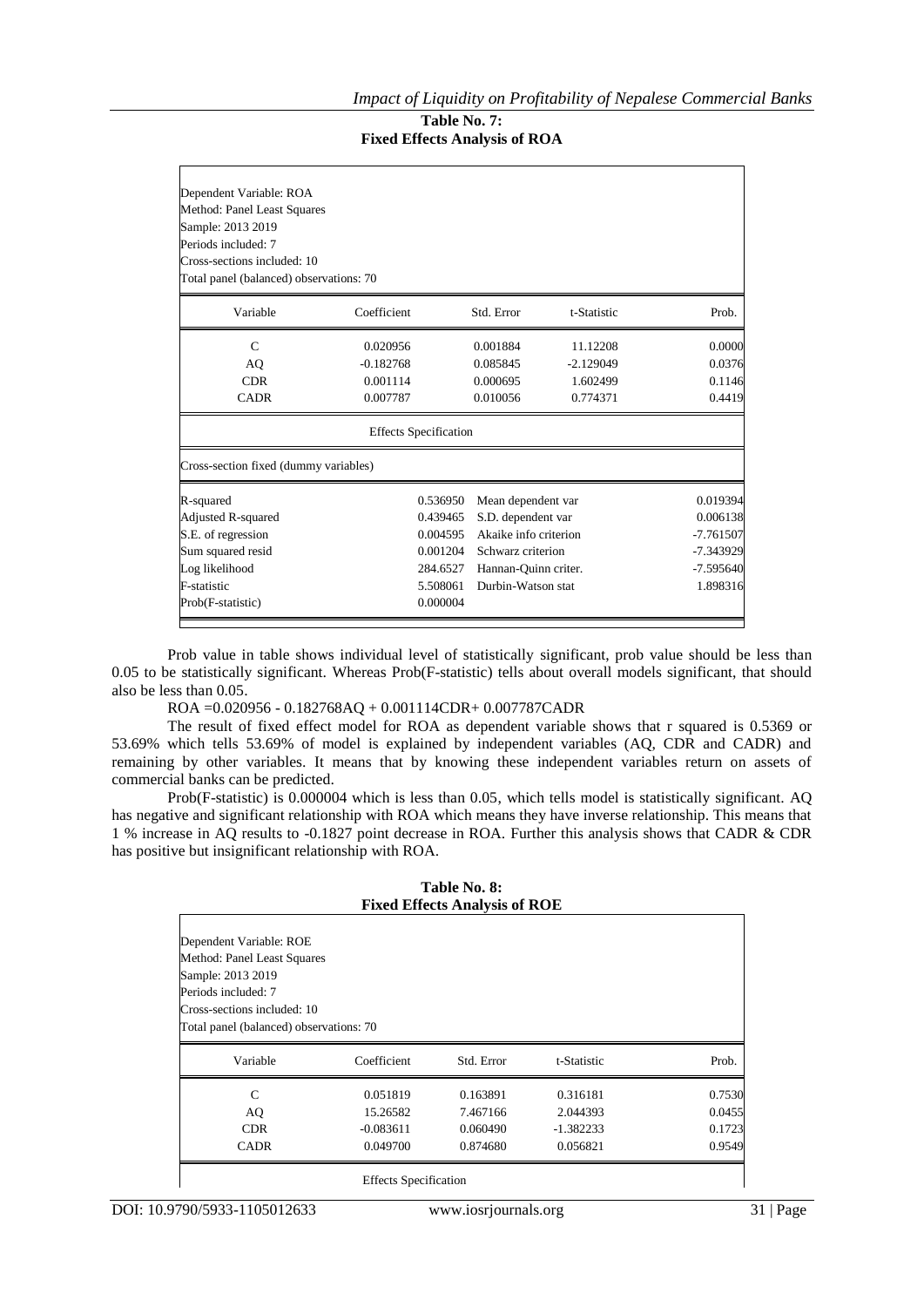| Cross-section fixed (dummy variables) |          |                                |          |
|---------------------------------------|----------|--------------------------------|----------|
| R-squared                             |          | 0.240170 Mean dependent var    | 0.232583 |
| Adjusted R-squared                    |          | 0.080205 S.D. dependent var    | 0.416799 |
| S.E. of regression                    |          | 0.399735 Akaike info criterion | 1.169956 |
| Sum squared resid                     |          | 9.107932 Schwarz criterion     | 1.587534 |
| Log likelihood                        |          | -27.94846 Hannan-Ouinn criter. | 1.335823 |
| <b>F</b> -statistic                   |          | 1.501395 Durbin-Watson stat    | 2.199082 |
| Prob(F-statistic)                     | 0.150668 |                                |          |

The result of fixed effect model of ROE as dependent variable shows that the r squared is 24.017%, which tells that 24.0175 of model is explained by independent variables and remaining percent by other variables. It means that by knowing these independent variables return on equity of commercial banks can be predicted.

Prob(f-statistic) is 0.1506 which is greater than 0.05 , which tells model is not statistically significant.

It is found that the coefficients of the regressors for the independent variable AQ is positive, showing that there is a positive and significant relationship with ROE. This indicates that increase in assets quality (AQ) leads to increase in return on equity (ROE).

In addition, the two-tail p-values for both explanatory variables CDR and CADR are greater than 0.05, again suggesting that the explanatory variables do not have significant influence on the dependent variable; hence there is no significant relationship between ROE and independent variables i.e. CDR and CADR.

#### **IV. Results and Conclusion**

The basic goal of this study is to explore liquidity management impact on profitability in the commercial banking sector of Nepal. The data is taken from Bank Supervision Reports published by Nepal Rastra Bank and annual reports of ten banks from 2013-2019. The data is analyzed by using Correlation and Fixed effect model run through E-views 8.

The result reveals that assets quality (AQ) has negative and significant relationship with return on assets (ROA) which means they have inverse relationship. Whereas assets quality (AQ) has positive and significant relationship banks profitability when it is analyzed by banks profitability determinants return on equity (ROE). This indicates that increase in assets quality (AQ) leads to increase in return on equity (ROE). i.e. increase in these liquidity ratios boosts the bank profitability and vice-versa.

The findings of such study clarify that cash-deposit ratio (CADR) has positive and insignificant relationship with banks profitability when it is analyzed by banks profitability determinants return on assets (ROA) and return on equity (ROE). The finding indicates that credit-deposit (CDR) has positive but insignificant relationship with ROA. However credit-deposit (CDR) has negative and insignificant relationship with return on equity (ROE). This reveals that profitability ratio ROE has no relationship with those liquidity ratios.

#### **References**

- [1]. Abdullah, M. N., & Jahan, N. (2014). The Impact of Liquidity on Profitability in Banking Sector of Bangladesh: A Case of Chittagong Stock Exchange. *Journal of Economic and Business Review, 2(10)* , 17-22.
- [2]. Aburime, T. (2008). Determinants of Bank Profitability: Industry-Level Evidence from Nigeria. *International Journal of Nigerian Studies and Development, Vol. 14* , 21-34.
- [3]. Ali, S. H., & Jameel, S. A. (2019). The Role of Liquidity Management in Profitability: Case Study of Five Selected Commercial Banks of Iraq Stock Exchange overthe Period the (2006 – 2016). *Academic Journal of Nawroz University, 8(4)* , 267-282.
- [4]. Ally, Z. (2014). Determinants of Banks" Profitability in a Developing Economy:. *European Journal of Business and Management, 6(31)* , 363-375.
- [5]. Alshatti, A. S. (2015). The Effect of the Liquidity Management on Profitability in the Jordanian Commercial Banks . *International Journal of Business and Management, 10(1)* , 62-71.
- [6]. Bhattarai, S. (2015). Determinants of Non-Performing Loan in Nepalese Commercial Banks. *Economic Journal of Development, 19 & 20(1-2)* , 22-38.
- [7]. Cucinelli, D. (2013). The Relationship Between Liquidity Risk and Probability of Default: Evidence from The Euro Area. *Risk governance & control: financial markets & institutions,3(1),* 42-50.
- [8]. Gnawali, D. A. (2018). Non-Performing Asset and its Effects on Profitability of Nepalese Commercial Banks. *International Journal of Research in Business Studies and Management, 5(9)* , 39-47.
- [9]. Greene, W. H. (2008). *Econometric Analysis, 6th edition.* Upper Saddle River, N.J: Prentice Hall.
- [10]. Jha, S., & Hui, X. (2012). A comparison of financial performance of commercial banks: A case study of Nepal. *African Journal of Business Management, 6(25)* , 7601-7611.
- [11]. Khan, R. A., & Ali, M. (2016). Impact of Liquidity on Profitability of Commercial Banks in Pakistan: An Analysis on Banking Sector in Pakistan. *Global Journal of Management and Business Research: C Finance, 16(1)* , 52-50.